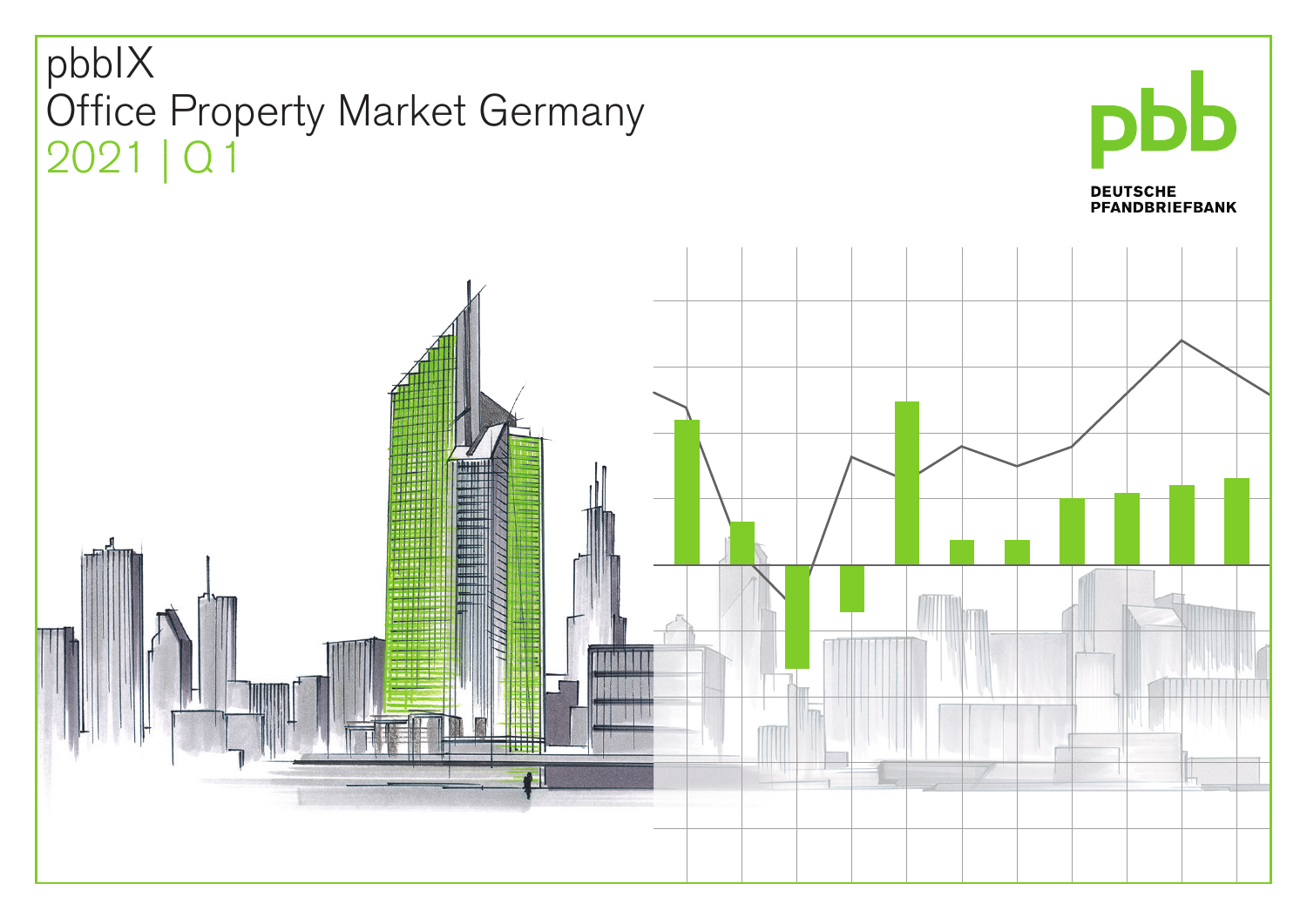#### Disclaimer

Deutsche Pfandbriefbank AG (pbb) is the sponsor of this document. vdpResearch GmbH, Berlin, is responsible for the content.

pbb does not verify the figures and other information used and does not accept any liability for the content. It shall not be obliged to correct or point out any inaccuracies or incompleteness. pbb may stop publication at any time.

Any liability for negligence on the part of pbb arising from or in connection with this document shall be excluded unless it is a matter of injury to life, limb or health, and unless such exclusion of liability is excluded for other legally compelling reasons.

All legal relationships arising from, or in connection with, this document in relation to pbb shall be governed solely by the substantive law of the Federal Republic of Germany. Exclusive legal venue shall be Munich, as far as this can be permissibly agreed upon.

Data and information contained in this publication are based on sources and methodical approaches which vdpResearch GmbH considers to be reliable. However, vdpResearch GmbH cannot guarantee the accuracy or completeness of the information provided. Any opinions expressed reflect the current views of vdpResearch GmbH. However, no assurance can be given with regard to the content of such opinions or forecasts.

#### Imprint

Deutsche Pfandbriefbank AG Parkring 28 85748 Garching, Germany

Germany

Management Board: Andreas Arndt (CEO), Thomas Köntgen (Deputy CEO), Andreas Schenk, Marcus Schulte Chairman of the Supervisory Board: Dr Günther Bräunig Registered office: Munich Legal form: Aktiengesellschaft Companies Register No: Munich District Court, record HRB 41054 International VAT ID code: DE811223976

Supervisory authorities:

Federal Financial Supervisory Authority, Graurheindorfer Str. 108, 53117 Bonn and Marie-Curie-Straße 24-28, 60439 Frankfurt am Main European Central Bank, Sonnemannstraße 20, 60314 Frankfurt am Main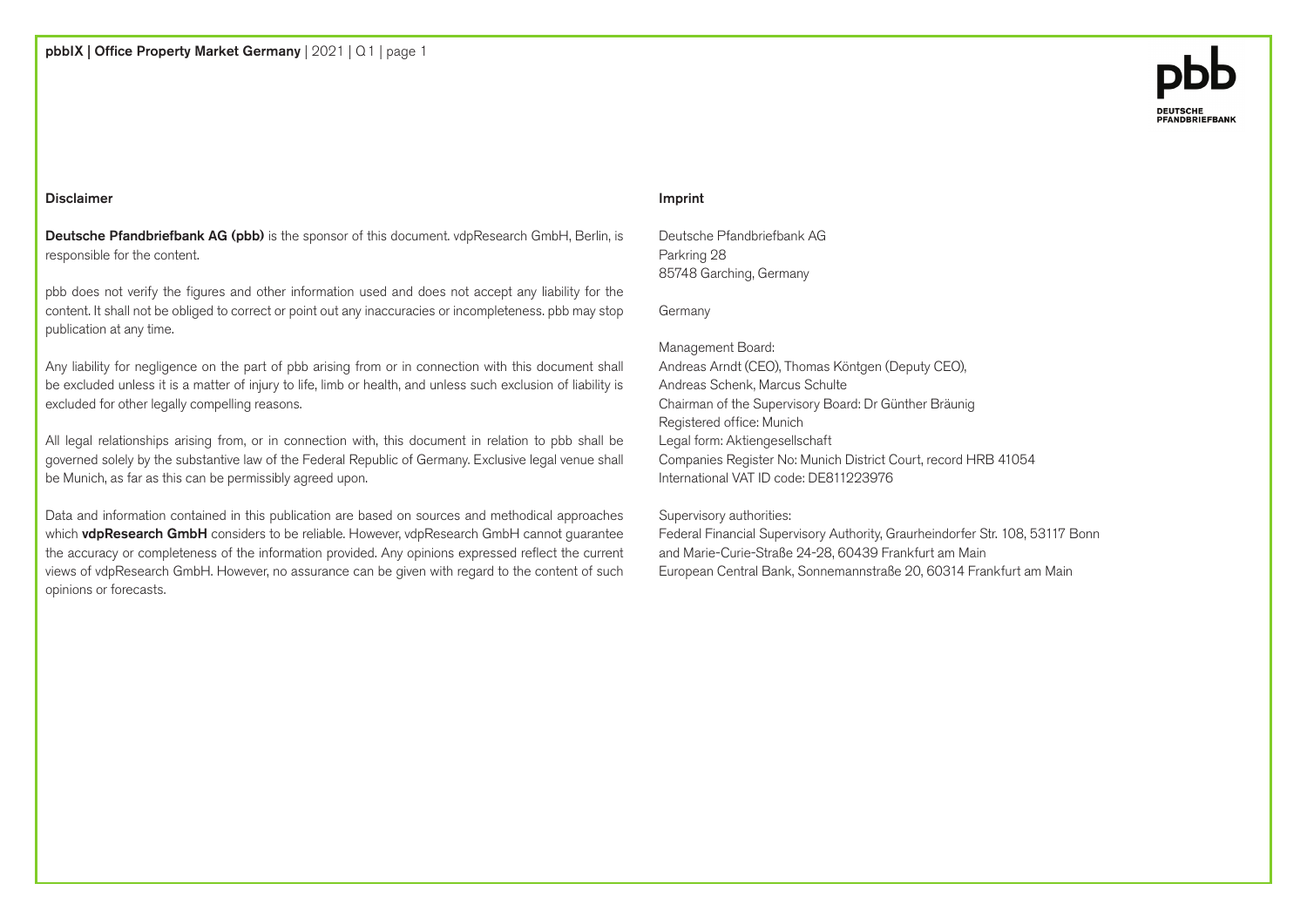# Overview

During the first quarter of 2021 the pbbIX saw a further decline: it fell from -1.38 index points in the fourth quarter of 2020 to -1.51 index points. The downward trend continues – albeit at a much slower pace – mainly due to fewer investments alongside the pandemic-related decline affecting overall economic activity. Adverse influences upon the market for office space were less pronounced.

The demand for office space was weak in the first quarter of 2021, but for now it seems to be bottoming out. Whilst vacancy rates were slightly increasing, rents for newly-let space moved sideways.

The third wave of the coronavirus and tightening of the lockdown dampened domestic demand while the good development of exports reflects the recovery of the global economy. Howver, overall, weaker domestic demand prevailed, pushing macroeconomic activity into negative territory.

Investors in the office market were very cautious. According to data from Real Capital Analytics (RCA), data, **inflows fell** from  $\epsilon$ 7.3 billion seen in the fourth quarter of 2020 to  $\epsilon$  2.1 billion in the first quarter of 2021. Initial yields for firstclass properties remained unchanged.

As things stand at the moment, the pandemic could be overcome in the months ahead. This could lead to an economic recovery during the year, also reviving the office market. By contrast, structural changes in working practices are exerting pressure on the demand for space.



### pbbIX BIG 7 | Index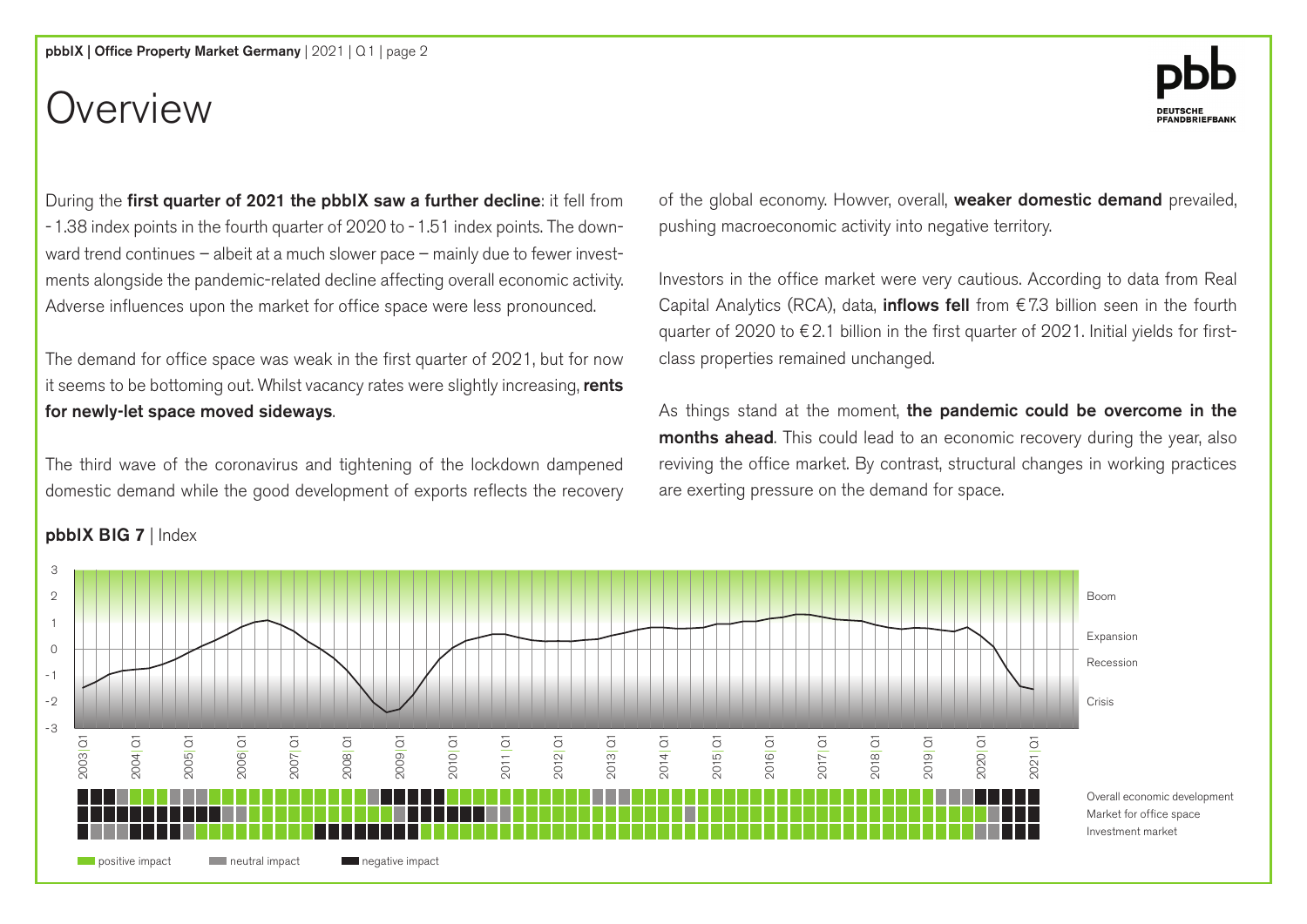# Overall economic outlook

Overall economic production slumped noticeably in the first quarter of 2021. After seasonal and calendar adjustment, real gross domestic product was down 1.7% on the previous quarter. Domestic demand was mainly burdened by the third wave of infections and the related containment measures. This seriously affected private consumption in particular. Further negative occurrences included the reversal of the temporary VAT relief, the limited availability of goods, intermediate products and operating materials, as well as unfavourable weather conditions in January and February. The construction industry suffered from the reversal of VAT relief and the weather conditions, whereas the limited availability of goods and operating materials also weighed on wholesale and automotive production.

This trend was only partially offset by comparatively healthy foreign demand. The gradual recovery in global economic activity is strengthening the export **business:** exports to countries outside the euro area have significantly picked up since the beginning of the year.

Despite the overall economic problems, **economic sentiment** has brightened further recently, according to the ifo business climate index. In particular, this applies to the manufacturing sector, which is experiencing increasing demand and stronger capacity utilisation. Entrepreneurs surveyed in the services sector – especially in the hospitality and tourism sectors – were less positive: the pandemic has been standing in the way of a more optimistic view until recently. However, as the vaccination campaigns pick up speed, this should change in the months ahead.

Real gross domestic product | year-on-year change in %



Working population | year-on-year change in %



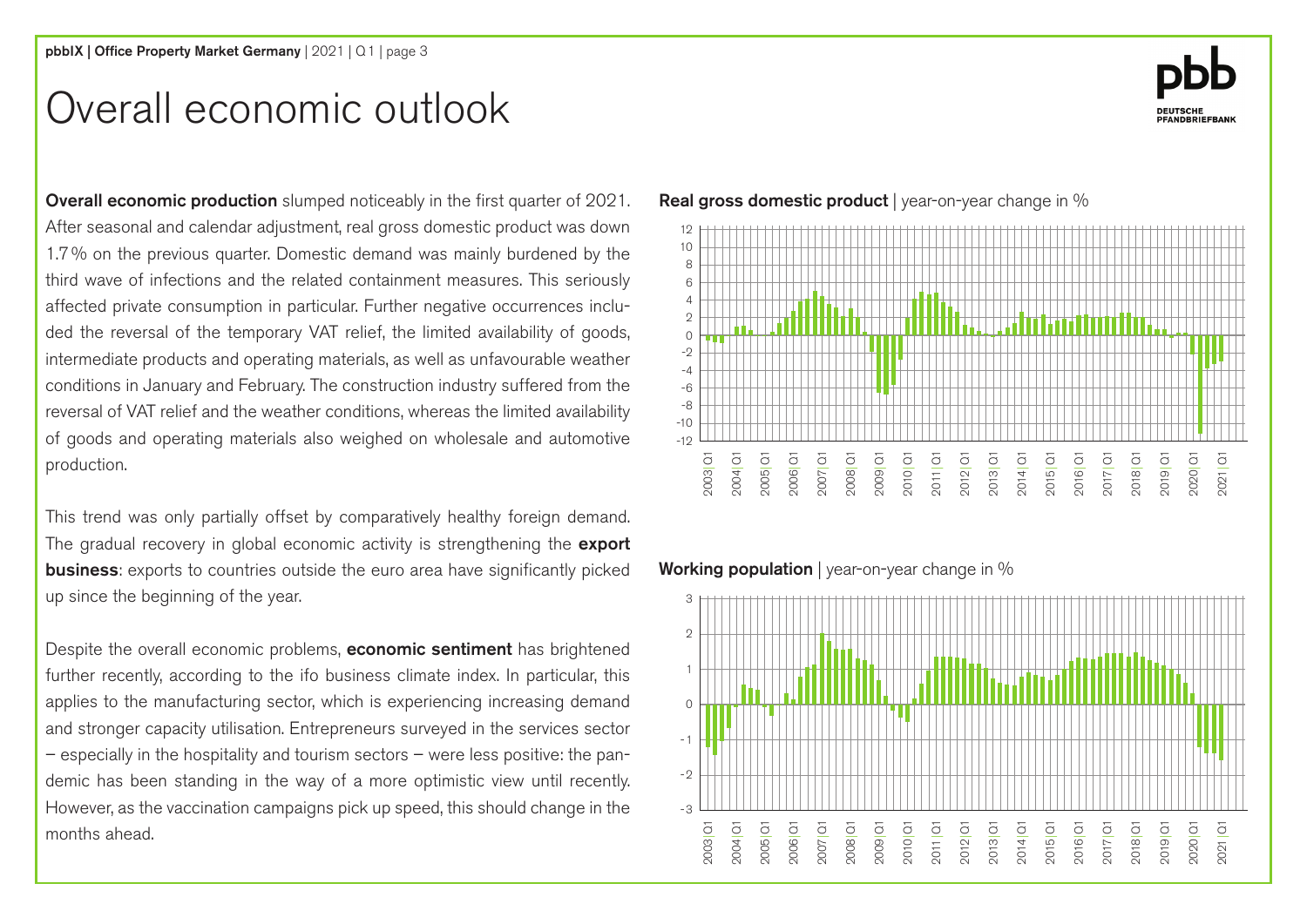# Market for office space

In the period under review, the **letting performance** in the big 7 markets remained more or less on the same level as seen since the beginning of last year. Approximately 720,000 sqm was taken up, which is slightly less year-on-year (Q1 2020: 775,000 sqm) but a small improvement compared to the previous quarter (700,000 sqm). Caution and uncertainty amongst companies is still burdening demand for office space. The situation reflects the economic weakness on the one hand. On the other, there is latent oversupply on the office space market as a consequence of the pandemic, and the unsettled question of what will happen in this regard once the pandemic has been overcome.

The **vacancy rates** remained on the level of the previous two quarters, as demand did not provide any impulse and the level of new construction was relatively high due to building projects planned before the pandemic. On a weighted averageacross all big 7 markets, around 4% of office space was unlet, equivalent to a 30 bp increase compared to the corresponding period of the previous year.

So far, this increase has had no impact on the performance of top rents. While, according to real estate brokers, contract completions required more incentives, top rents in the last quarter remained unchanged in all big 7 markets. Average rents, too, were largely stable. It remains to be seen whether this trend remains intact in the quarters ahead. The oversupply of office space will continue to increase, at least temporarily – and tenants will be keenly aware of their ability to leverage bargaining power resulting from this.

#### **Office space vacancies (BIG 7)** I in % of the portfolio



Top rents (BIG 7) | year-on-year change in  $%$ 



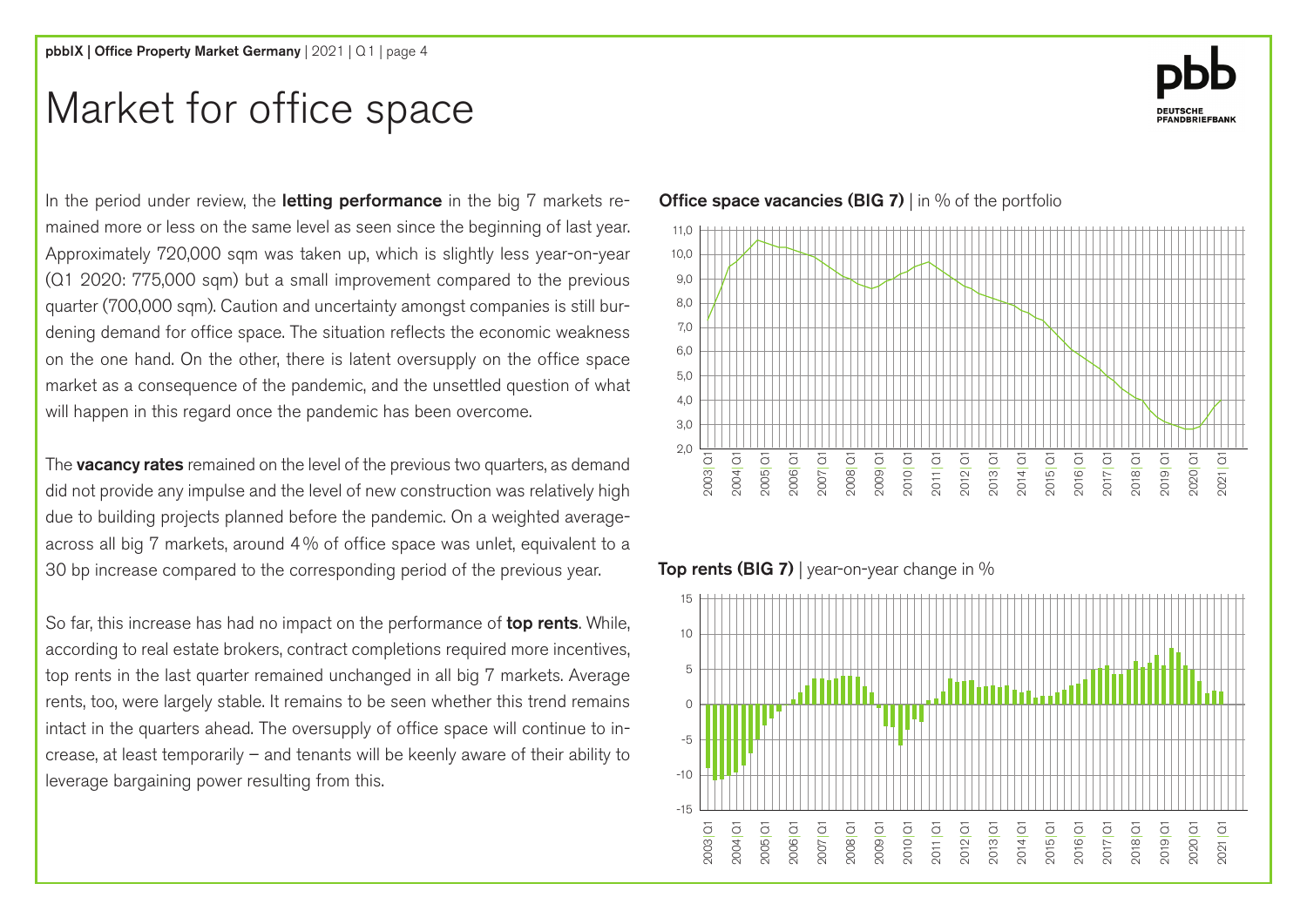# Investment market

In terms of **inflows**, the office investment market had a modest start into 2021. According to RCA, only  $E$  2.1 billion was invested in the first quarter, undercutting the previous three quarters (similarly impacted by the pandemic) by 50% on average.

The weak start into the new year not only reflected the usual quarterly fluctuations: firstly, travel restrictions and the surge in infection rates in the first quarter constituted significant hurdles that are difficult to overcome, especially for foreign investors. Secondly, investors have recently tended to prefer other property types. Overall, investor behaviour is significantly influenced by the prospects of income and operative stability. In the wake of the COVID-19 pandemic, residential and storage/logistics properties have become more attractive. Investors therefore carefully adjusted their portfolio allocation in order to account for the general trend towards these property types.

Nevertheless, office properties still play a prominent role when it comes to investments in the big 7 markets. Investors do, however, adapt their behaviour to the existing sources of income and uncertainties. This is also reflected by the development of *initial yields* for first-class properties in prime locations, which remained at around 3% on average across all markets in the first quarter, even though the current yield for 10-year government bonds increased from -0.61 to  $-0.47$ .

### Net initial yield (BIG 7) | in %



#### Investment volume (BIG 7) | in € billion



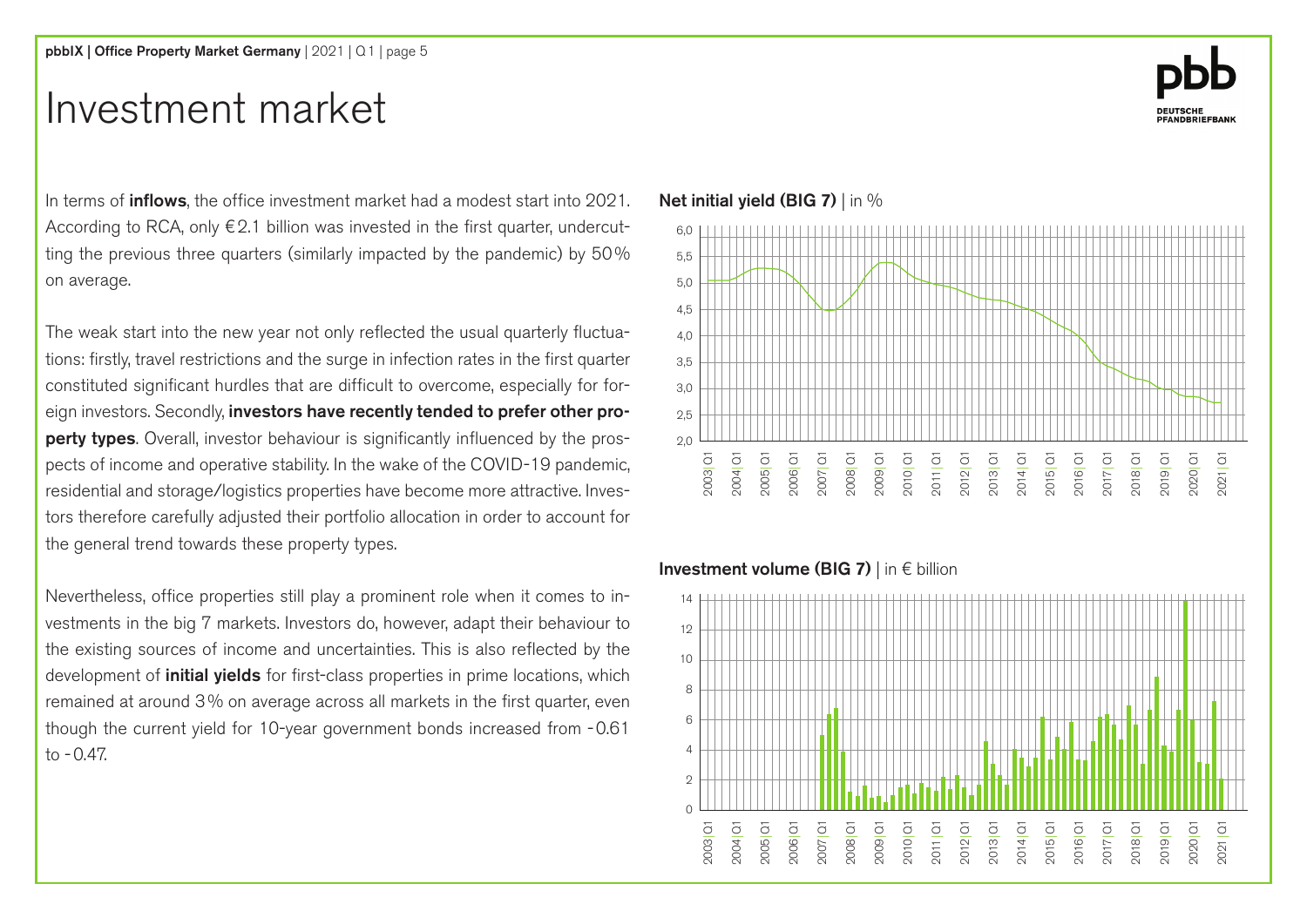### BERLIN

The market for office space in the capital had a good start into the new year. In the first quarter, a total of approximately 210,000 sqm of office space was taken up, significantly exceeding first quarter 2020 levels, and only slightly missing the five-year average. The large real estate brokers recorded several major completions exceeding the 5,000 sqm mark in different industries. Nonetheless, the vacancy rate increased and was at 3.4% at the end of March, 60 BP above the level of the previous quarter. Top rents were flat, against the year-end level of €40 per sqm. Compared to the previous quarter and the respective previous year's quarter, which saw a very high level of investments, inflows on the investment market were materially lower. Initial yields remained unchanged.

### **HAMBURG**

Starting at a low level, demand for space has continuously increased over the last quarters. This development continued during the first quarter of 2021, when space take-up amounted to around 135,000 sqm, compared to around 90,000 sqm per quarter in 2020. On the back of the increased space take-up, the vacancy rate decreased slightly to only 2.9%. Rents – both top and average – remained unchanged compared to the previous quarter. According to RCA, only around  $\epsilon$ 0.5 billion was spent on the acquisition of office properties in the first quarter of 2021. Thus, investment volume was up compared to the same quarter of the previous year, but significantly down compared to the past three quarters similarly impacted by the pandemic. Yields for first-class properties in prime locations remained unchanged from the previous quarter at 2.7%.



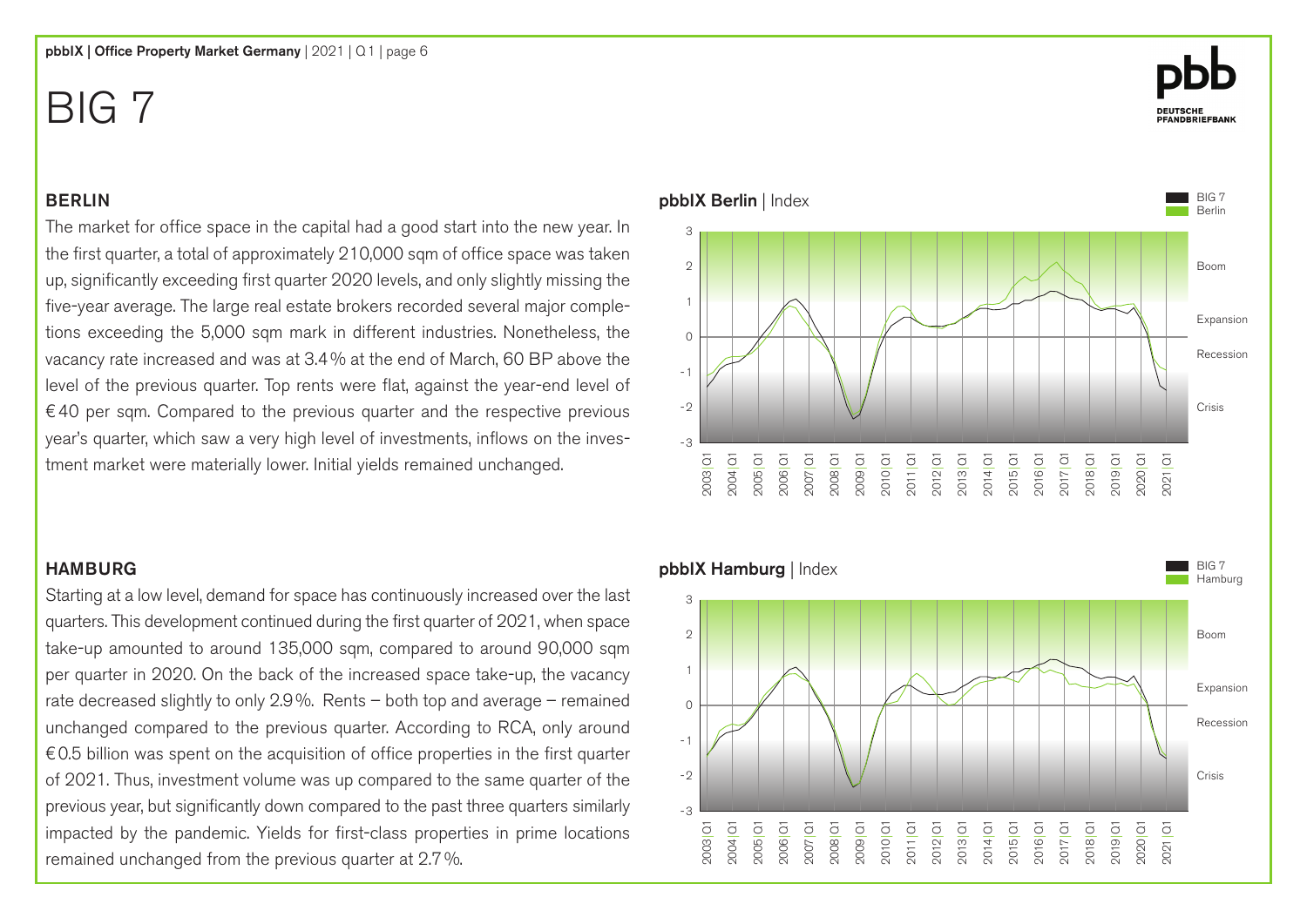### MUNICH

The letting performance was very subdued in the first quarter of 2021. Overall, around 104,000 sqm were let or occupied by owners, which is significantly less than the multi-annual average, but close to the level of the previous quarter. Especially major completions were lacking (no completion above 10,000 sqm.). The increase in vacancies seen since spring 2020 persisted: the vacancy rate rose by 40 bp to 3.4%. Notwithstanding this development, top rents for firstclass properties still amount to  $\epsilon$ 41 per sqm, while average rents also showed no material change. According to RCA, transaction volumes were at €170 million. Major estate agents published slightly higher inflows, while also pointing to a very weak first quarter. As at year-end, net initial yields for first-class properties remained unchanged at around 2.7%.

### COLOGNE

The Cologne office market had a good start into the year: letting amounted to 89,000 sqm, of which around 40% was attributable to two large-scale lettings. The letting performance thus exceeds the average of the years 2017 to 2019, which saw a quarterly space turnover of around 75,000 sqm. Due to high new letting and low new construction activity, the vacancy rate halted its upward trend and shifted into a sideways movement. At the end of the first quarter, the vacancy rate for office space was at 3%. Rents for newly-let space remained unchanged for another quarter. According to RCA data, only €68 million was spent on the acquisition of office properties in the first three months. Other sources stated slightly higher, but still low inflows. As at year-end, net initial yields for first-class properties remained unchanged at 3%.





BIG 7 **Munich** 

Boom

Recession

Expansion

Crisis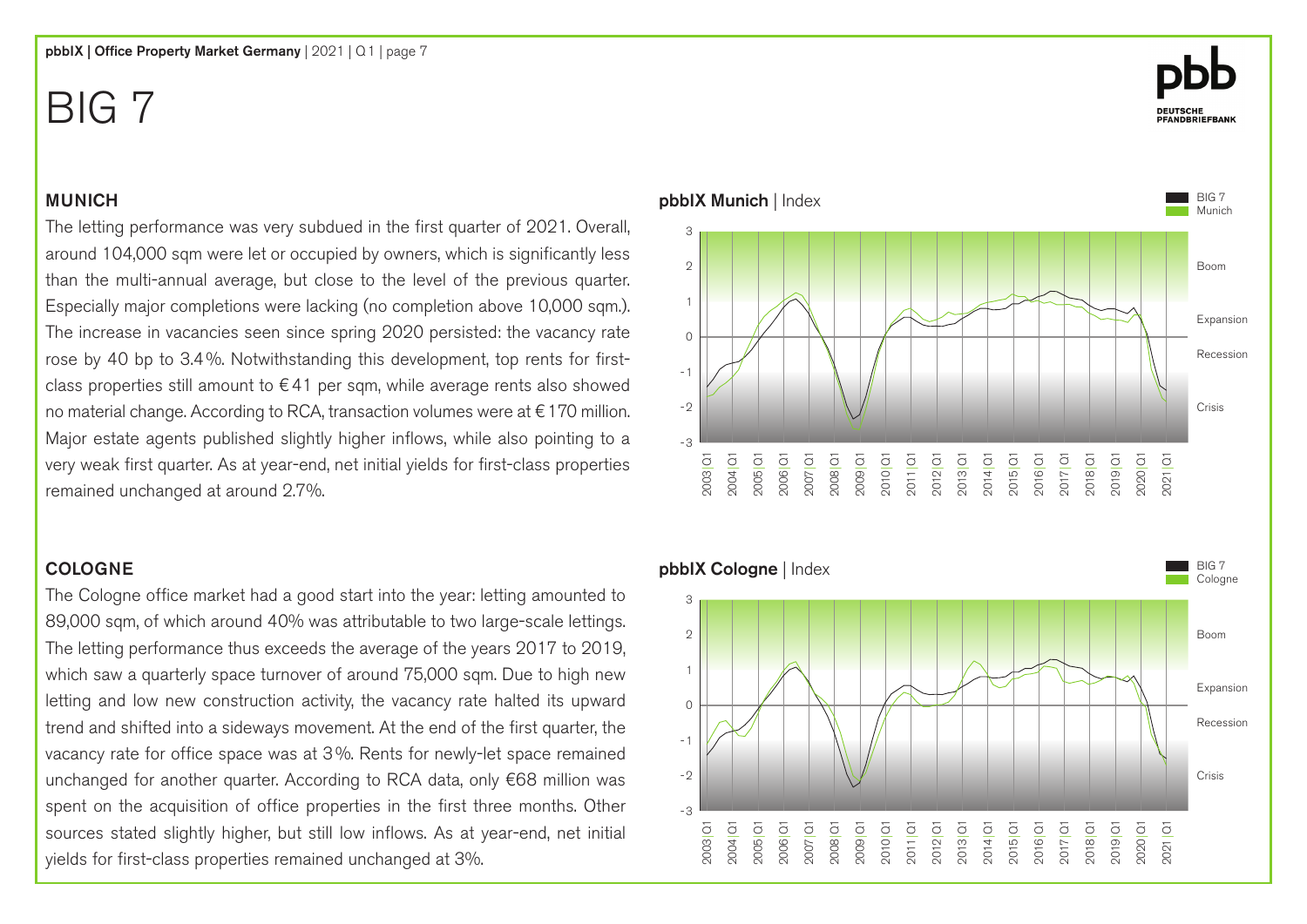### FRANKFURT

Demand for office space has been at a comparatively low level for several quarters now. Around 83,000 sqm was taken up, about as much as the quarterly average of 2020, but materially below the long-term average. The vacancy rate for office space – which in Frankfurt is traditionally high in comparison – increased again to 6.3%. Sub-lettings were increasing as well, now accounting for almost 1% of the portfolio, according to real estate agents. Rental development was not yet affected by this, and both top and average rents remained stable. According to RCA data, office property transactions amounted to  $\epsilon$  450 million, with domestic inflows accounting for 60%, and inflows from Europe accounting for 40% of the transactions. Net initial yields for first-class office properties remained unchanged compared to the previous quarter, at 2.8%.

### DUSSELDORF

In the first quarter of 2021, the Dusseldorf office market continued the weak demand trend of the previous year. Only 57,000 sqm was taken up, while the quarterly average of 2020 still amounted to 76,000 sqm. Despite low new construction activity, this development led to a renewed increase in office space vacancy rates. At the end of March, the vacancy rate for office space was at 7%. Nominal top rents were flat at  $\epsilon$  28.50 per sqm. The high inflows on the investment market in the fourth quarter of 2020 was followed by a very subdued start to the year: investment volume amounted to around €130 million – only 22% of the average quarterly investment volume of the past five years. Nevertheless, net initial yields for first-class properties remained unchanged at around 2.95%.

#### pbbIX Frankfurt | Index BIG 7 Frankfur Boom Recession Crisis Expansion -3 2 1  $\Omega$ -1 -2 3 2013|Q1 2014|Q1 2015|Q1 2016|Q1 2017|Q1 2018|Q1 2019|Q1 2012|Q1 2011|Q1 2010|Q1 2009|Q1 2008|Q1 2007|Q1 2006|Q1 2005|Q1 2004|Q1 2003|Q1 2020|Q1 2021|Q1



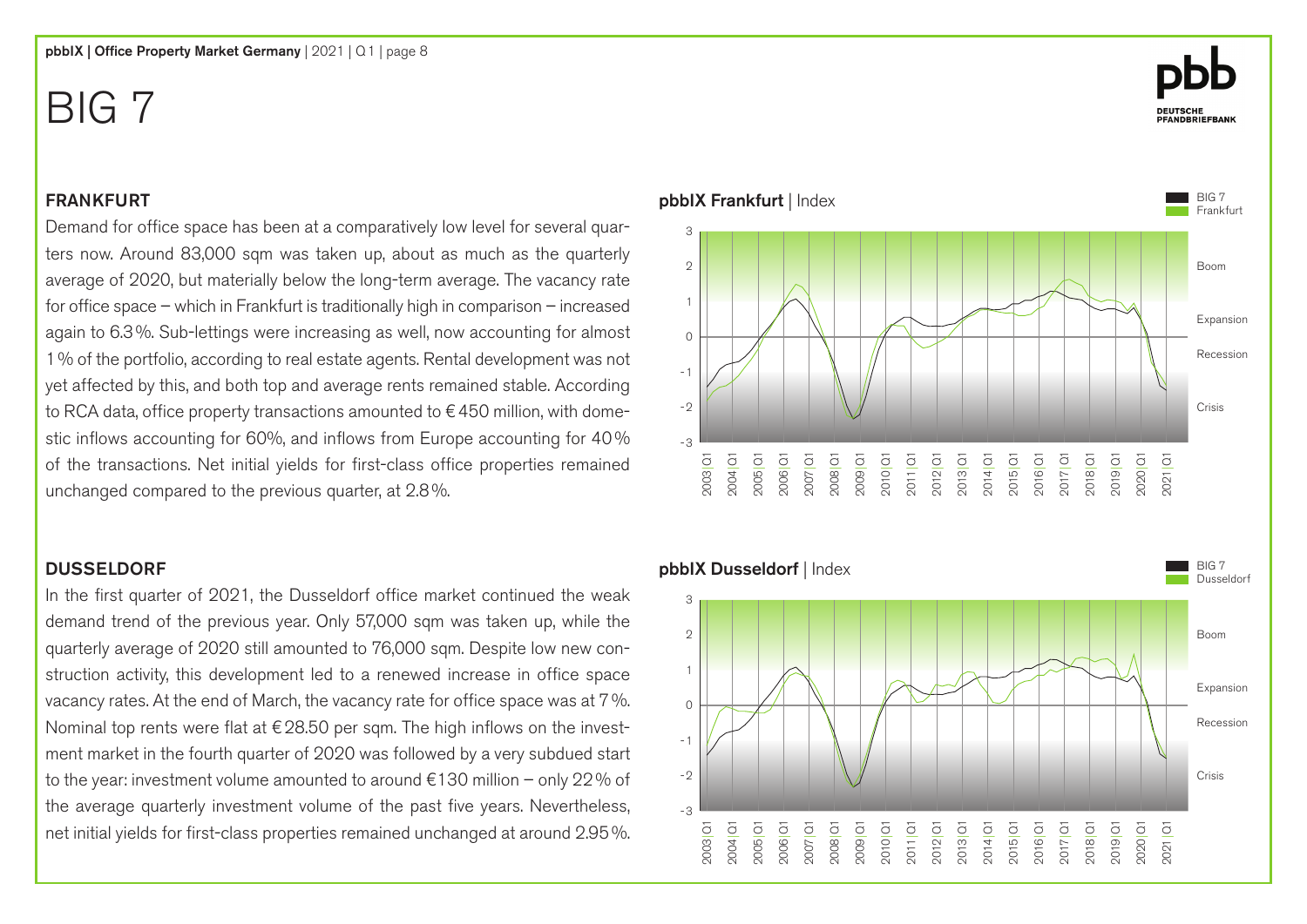### **STUTTGART**

In the first quarter of 2021, the letting performance was down 7% compared to the average quarterly level of the past year. Overall, almost 33,000 sqm was taken up by new tenants or owner-occupiers. Vacancy rates decreased slightly, and are very low at just 2%. However, more space was again offered for sub-letting. Rents for newly-let first-class properties as well as average rents remained unchanged in the period under review. The investment market followed on from the subdued development of the past year without any major changes. Inflows amounted to only €150 million, which was said to be due to an insufficient supply of investment properties. This point of view was confirmed by the development of prime yields, which – despite higher long-term interest rates – remained at 2.85%.



# **DEUTSCHE<br>PFANDBRIEFBANK**